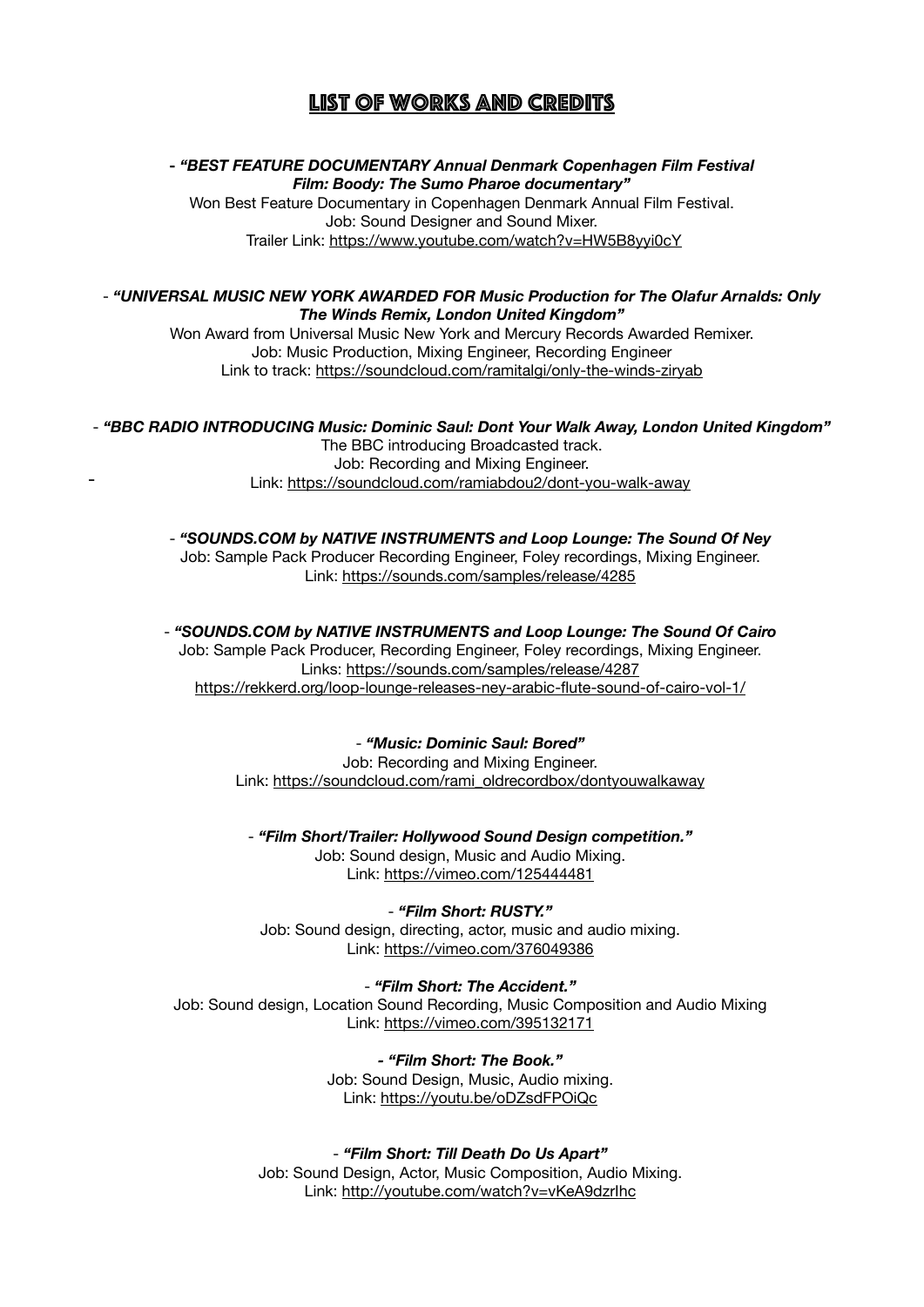- *"Film: Horror Animation: Sleep by British Director Christopher Younes, London, United Kingdom"*

Job: Music composition, sound design + recording and mixing engineer.

-

-

Links:

<http://www.youtube.com/watch?v=8CqsCo-KgTU>

Articles:

[https://bloody-disgusting.com/videos/3363961/one-of-two-evils-is-the-most-fcked-up-stop-motion](https://bloody-disgusting.com/videos/3363961/one-of-two-evils-is-the-most-fcked-up-stop-motion-short-ive-seen/)[short-ive-seen/](https://bloody-disgusting.com/videos/3363961/one-of-two-evils-is-the-most-fcked-up-stop-motion-short-ive-seen/)

- *"Film: Horror Animation: M is for Maieusiophobia by British Director Christopher Younes, London, United Kingdom"*

> Job: Music composition and sound design + recording and mixing engineer. Links: [vimeo.com/100854029](http://vimeo.com/100854029)

#### - *"Film: Horror Animation: One Of Two Evils by British Director Christopher Younes" (Article and Highly Ranked in POP CORN FRENCH FILM MAGAZINE, )*

Job: Music composition and sound design + recording and mixing engineer. Link:<https://youtu.be/zu47WRZaL98?t=479>

- *"Film: Animation: The Fantastic Flying Books animation, Poland"*  The Transatlantic film music competition Poland.

Job: Music composition and sound design + recording and mixing engineer.

#### - *"Film: Animation: Destiny, Warsaw, Poland"*

The Transatlantic film music competition. Job: Music composition and sound design + recording and mixing engineer.

#### - *"Film Short: In Damascus"*

Directed by: Waref Abu Quba. Job: recording, music production and sound design. Link:<https://youtu.be/kITNzRz-sp0>

#### - *"Film: The Warriors documentary"*

Directed by Yara Ayach Job: Sound mixer and Sound Designer Links: Axeer Studio ([\(http://axeerstudio.tv/\)](http://axeerstudio.tv/)

- *Film Short/Music Video: Nuance, France"*

Directed by Marc-Antoine Locatelli Job: Music, Sound Design, Recording and Mixing Engineer. Link: <https://vimeo.com/126351601>

- *"Film Short: Till Death Do Us Apart directed by Hisham Hammad"* Job: Music Composer, Actor, Recording Engineer and Mixing Engineer.

Link: <https://youtu.be/vKeA9dzrIhc>

*- "Film Short: The Love Scene directed by [Masha Melnychenko,](https://www.facebook.com/melnychenko1) Warsaw, Poland" Job: Location Sound Recordist, Boom Operator, Sound Mixing and Music* Link: <https://youtu.be/WHojxTwqOzg>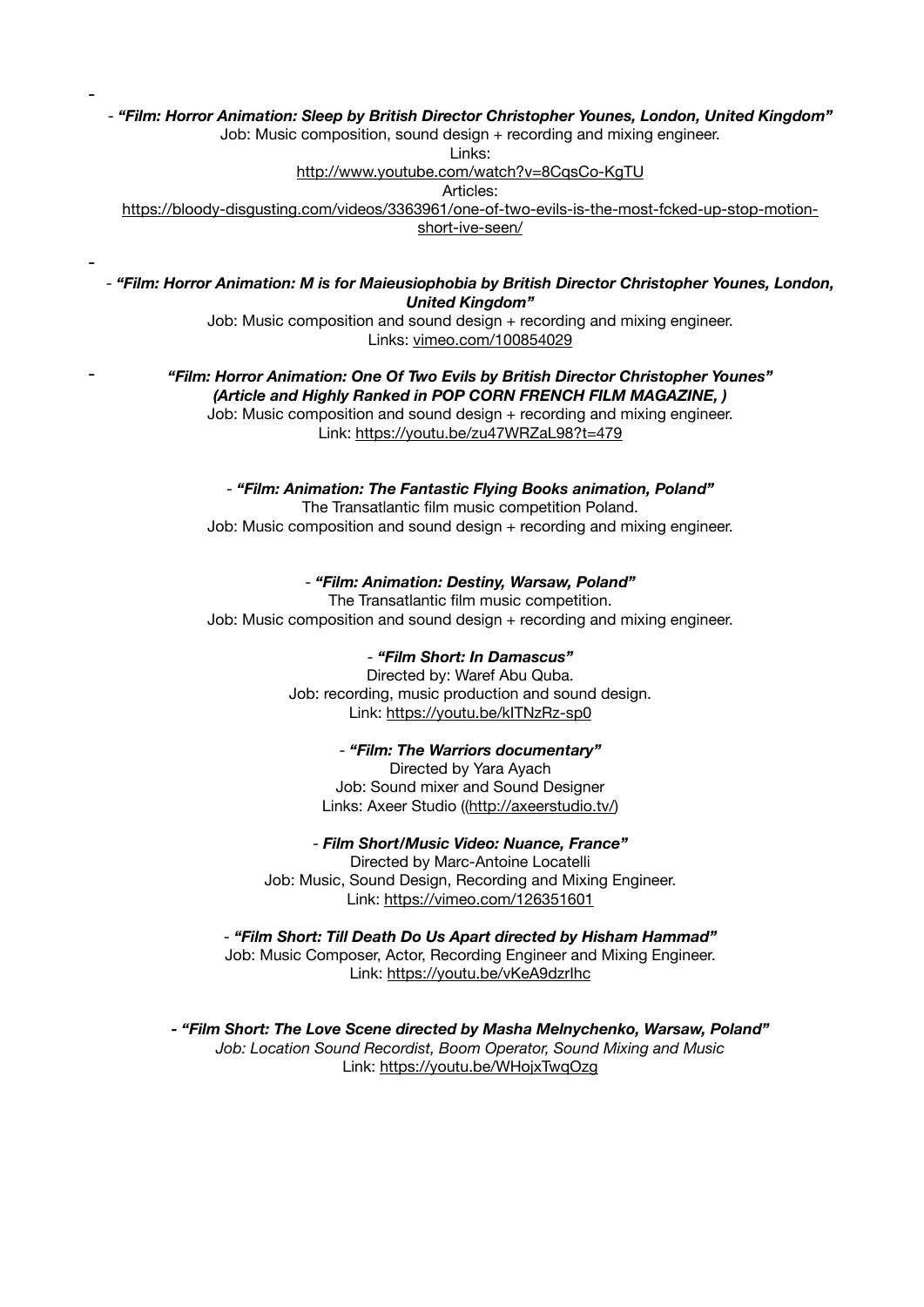## - *"Music: Electronic Cairo Music Video my artist name Ziryab" Zippo Encore Arabia competition Finalist, Dubai.*

Job: Music Production, Composing, Recording, Mixing Engineer. Video Editing. Links:

Link: [https://www.youtube.com/watch?v=1\\_Pj7cuB3ZM](https://www.youtube.com/watch?v=1_Pj7cuB3ZM)

## - *"Music: May Abdel Aziz, Egyptian based Pop Singer"*

Job: Music Production, Recording and Mixing Engineer. Track list and Links: Insan: <https://www.youtube.com/watch?v=QkRS1oXHtnQ> Lan Ankaser: <https://www.youtube.com/watch?v=VFatzsFDDXc> Heya Di El Hayah: [https://www.youtube.com/watch?v=\\_XcFeuo3Lo0](https://www.youtube.com/watch?v=_XcFeuo3Lo0) Ana Maa'k: <https://www.youtube.com/watch?v=sx3z0ej3FhE>

#### - *"Commercial: Run The River Nile: Magdy Yacoub Heart Foundation"*

Job: Music Production, Recording and Mixing Engineer. Client: Axeer Studio Egypt. ([http://axeerstudio.tv/\)](http://axeerstudio.tv/) Sponsored by : The Tri Factory, Magdy Yacoub Heart Foundation, British Embassy Cairo, Egyptian Ministry Of Youth and Sports, Interia , Pergeot, Total Quartz, MBC Al Amal, Nogoom FM 100.6, AquaFeena, InterSport. Link: <https://vimeo.com/207685248>

> - *"Commercial: Coca Cola"*  Job: Recording and mixing Engineer, music and sound design. Link: [vimeo.com/413062102](http://vimeo.com/413062102)

> - *"Commercial: Etisalat"* Job: Recording and Mixing Engineer, music and Sound design. Link: <https://vimeo.com/126354658>

#### *-"Commercial: Nike"*

Job: Music Production, Sound Design Link: <https://vimeo.com/126734359>

#### *-"Commercial: Dubbizle"*

Job: Music Production, Sound Design Link: <https://vimeo.com/124573378>

## - *"Radio: Aladdin and The Magic Lamp"*

Job: Idea creator, Voice Over, Recording and Mixing Engineer, Music and Sound Design. Link: [https://soundcloud.com/ramiabdou2/aladdin-and-the-magic-lamp?in=ramiabdou2/sets/radio](https://soundcloud.com/ramiabdou2/aladdin-and-the-magic-lamp?in=ramiabdou2/sets/radio-projects-1)[projects-1](https://soundcloud.com/ramiabdou2/aladdin-and-the-magic-lamp?in=ramiabdou2/sets/radio-projects-1)

#### - *"Radio: Around the world in 90 Plates"*

*Job: Idea creator, Voice Over, Recording and Mixing Engineer, Music and Sound Design. Link:* [https://soundcloud.com/ramiabdou2/around-the-world-in-80-plates?in=ramiabdou2/sets/radio](https://soundcloud.com/ramiabdou2/around-the-world-in-80-plates?in=ramiabdou2/sets/radio-projects-1)[projects-1](https://soundcloud.com/ramiabdou2/around-the-world-in-80-plates?in=ramiabdou2/sets/radio-projects-1)

*"Audio: Voice Recordings for Przekroj Magazine"*

- Digital Beast studios VO recordings for one of the biggest magazines in Poland "Przekroj". Link:<https://przekroj.pl/en>